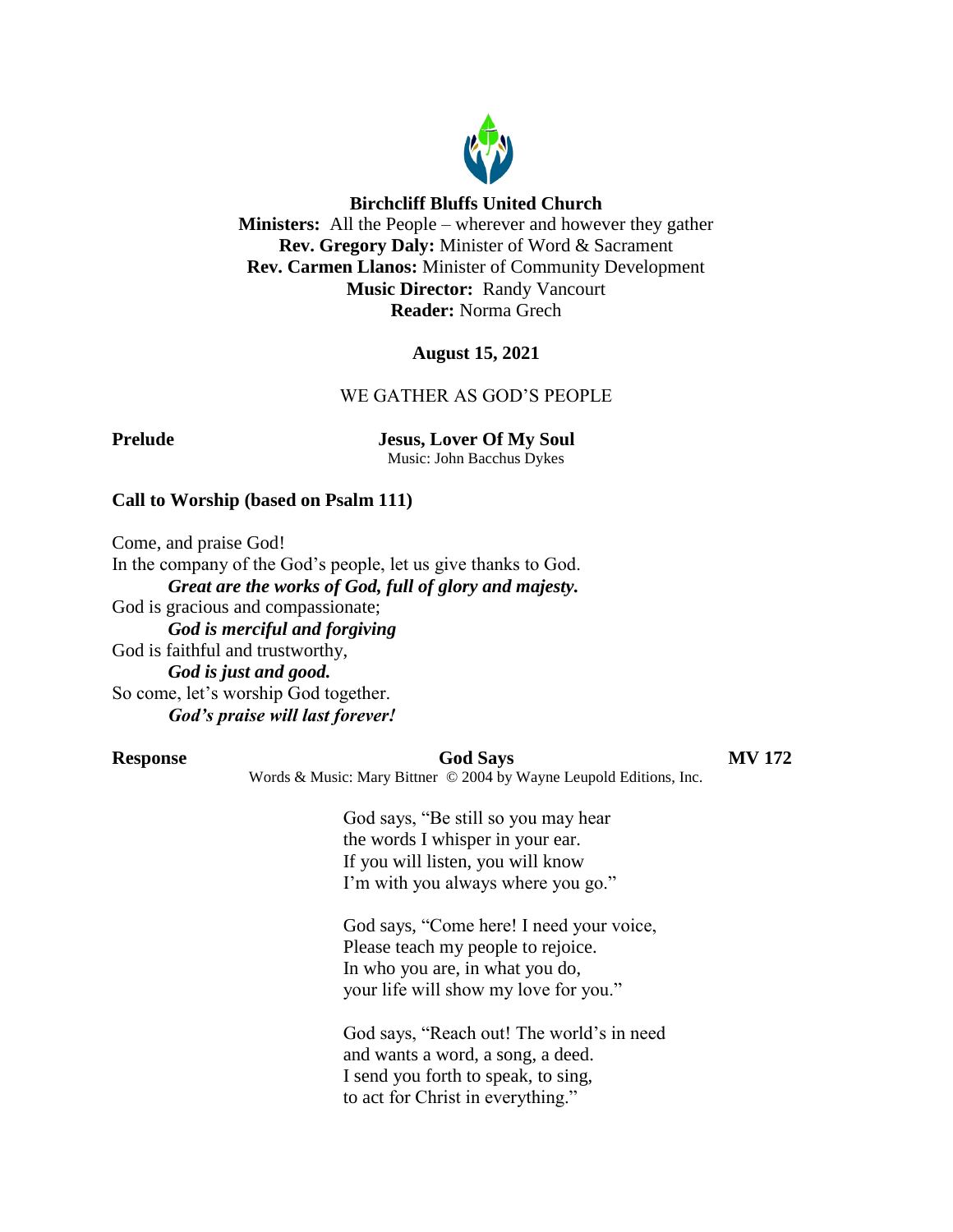#### **Life & Work of the Church**

*Welcome to online worship*

*Whoever you are, however you identify, wherever you come from, you are welcome here at Birchcliff Bluffs United Church*

#### **Land Acknowledgement**

As we prepare for worship, we take a moment to acknowledge the sacred land on which Birchcliff Bluffs United Church stands. It has been a site of human activity for many thousands of years. This land is the territory of the Huron-Wendat and Petun First Nations, the Seneca, and





the Mississauga's of the Credit and Scugog. What we now know as Scarborough is part of the Williams Treaty lands. Today, the meeting place around Toronto is still the home to many



Indigenous people from across Turtle Island. We are grateful for the opportunity to live and work on this territory. It is now our time to share in the care and maintenance of the land. Part of that discussion is the work of reconciliation and we seek to be mindful of broken covenants and the need to strive to make right with all our relations.

| <b>Candle Lighting</b> |                                                                                      |        |
|------------------------|--------------------------------------------------------------------------------------|--------|
| <b>Opening Hymn</b>    | <b>Come O Fount of Every Blessing</b><br>Words: Robert Robinson<br>Music: John Wyeth | VU 559 |
|                        | Come, O Fount of every blessing,<br>tune my heart to sing your grace;                |        |

O Fount of every blessing, ny heart to sing your grace; streams of mercy, never ceasing call for songs of endless praise. Teach me some melodious sonnet, sung by flaming tongues above. Praise the mount; I'm fixed upon it, mount of God's unfailing love.

Here I pause in my sojourning, giving thanks for having come, come to trust, at every turning, God will guide me safely home. Jesus sought me when a stranger, wandering from the fold of God, came to rescue me from danger, precious presence, precious blood.

O, to grace how great a debt or daily I am drawn anew!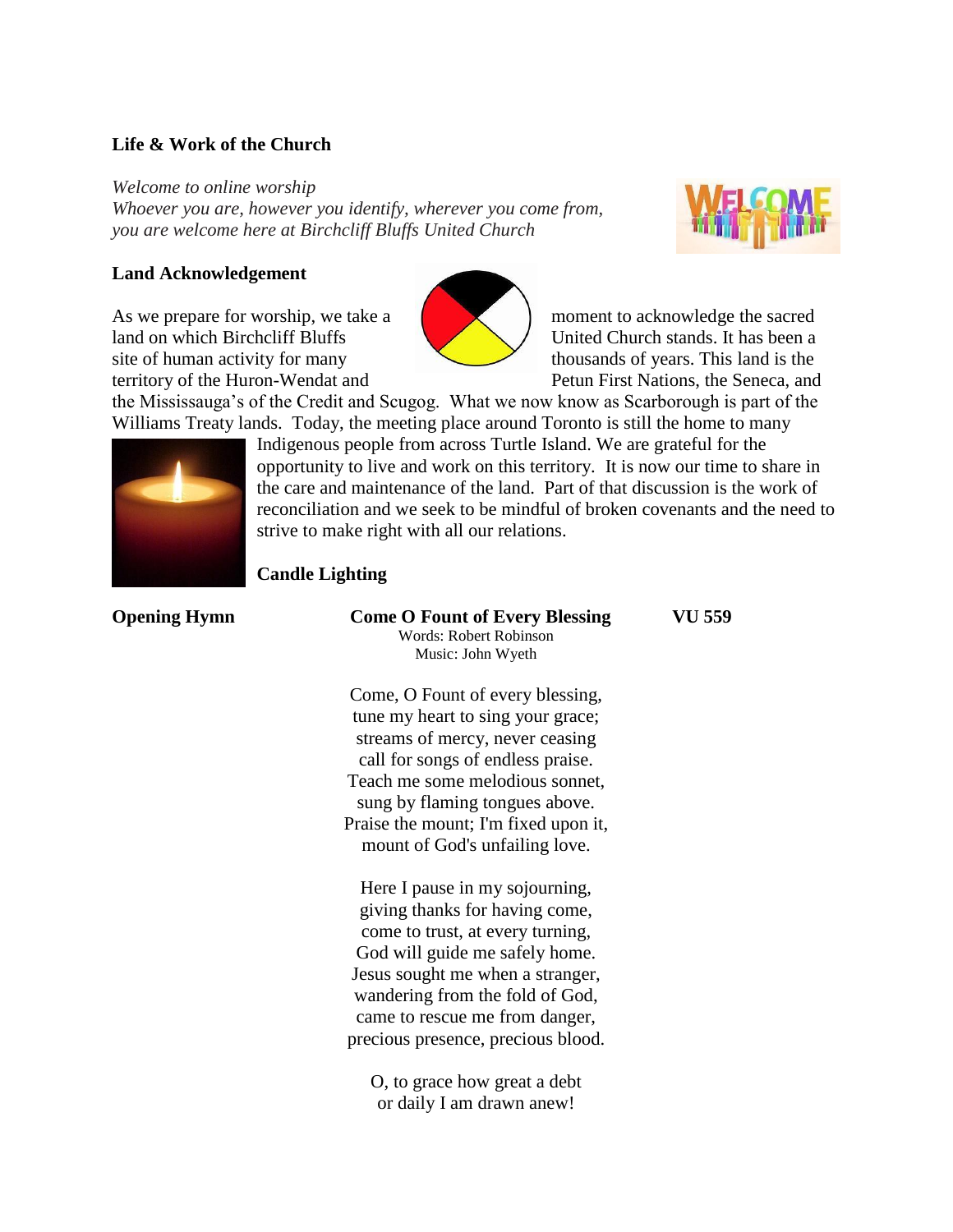Let that grace now, like a fetter, bind my wandering heart to you. Prone to wander, I can feel it, wander from the love I've known: here's my heart, O, take and seal it, seal it for your very own.

#### **Prayer for Grace**

*God of our hopes and dreams, we are empty, and long to be filled; we are hungry, and long to be fed; we are lost, and long to be found. Gather us into your love, and pick up the pieces of our lives, just as Jesus gathered his followers together to embrace a new journey in life. We come believing in our emptiness, believing that we will never have enough. May we find enough in you. We come fearful of sharing, fearful of touching and knowing the pain of others. May we learn to live beyond our fear. We come aching from the weight of the responsibility, aching from a growing knowledge of our own abundance, and awareness of that we have much to share. May we learn to share. We come to you seeking ways to live our journey in love and with compassion. Bless us and may we in turn be a blessing to all whom we meet along the way.*

WE LISTEN FOR GOD'S WORD

# **And Now For Something Completely Different**



*Amen*

**Hymn There's a Spirit in the Air VU 582** Words: Brian Wren Music: John Wilson © 1979 Hope Publishing Company

> There's a spirit in the air, telling Christians everywhere: 'Praise the love that Christ revealed, living, working in our world.'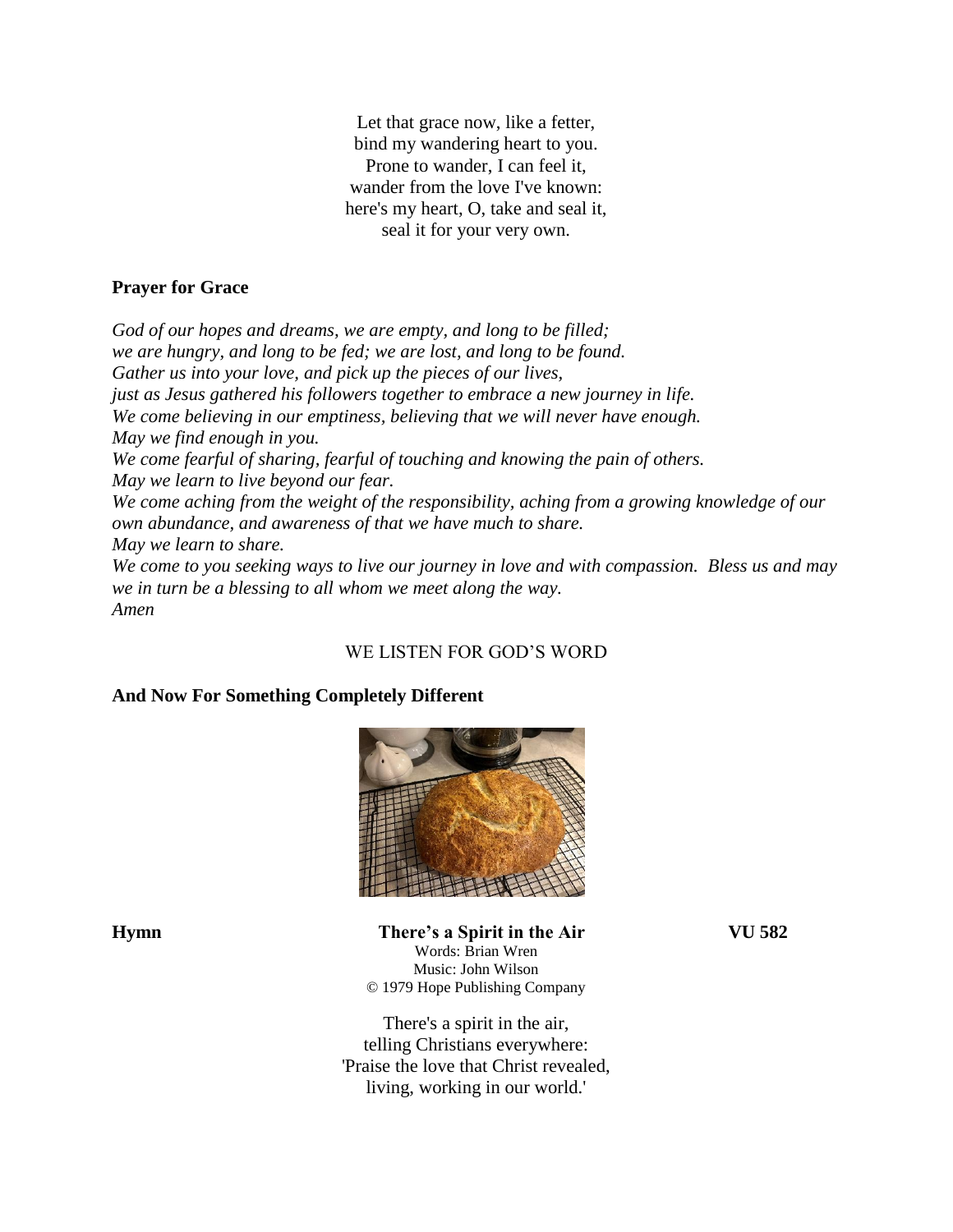Lose your shyness, find your tongue, tell the world what God has done: God in Christ has come to stay. Live tomorrow's life today!

Still the Spirit gives us light, seeing wrong and setting right: God in Christ has come to stay. Live tomorrow's life today!

When a stranger's not alone, where the homeless find a home, praise the love that Christ revealed, living, working, in our world

### **Prayer of Illumination**



*Help us O God, to come to you with open lives to receive your words. May we give them new life as we listen to what you have to say. Open our hearts as we embark on this journey with each other and with you. Amen*

#### **John 6:51-58 New Revised Standard Version (NRSV)**

<sup>51</sup> I am the living bread that came down from heaven. Whoever eats of this bread will live forever; and the bread that I will give for the life of the world is my flesh."

 $52$  The community leadership then disputed among themselves, saying, "How can this man give us his flesh to eat?" <sup>53</sup> So Jesus said to them, "Very truly, I tell you, unless you eat the flesh of the Son of Man and drink his blood, you have no life in you. **<sup>54</sup>** Those who eat my flesh and drink my blood have eternal life, and I will raise them up on the last day; **<sup>55</sup>** for my flesh is true food and my blood is true drink. **<sup>56</sup>** Those who eat my flesh and drink my blood abide in me, and I in them. **<sup>57</sup>** Just as the living God sent me, and I live because of God, so whoever eats me will live because of me. **<sup>58</sup>** This is the bread that came down from heaven, not like that which your ancestors ate, and they died. But the one who eats this bread will live forever."

#### **Ephesians 5:15-20 New Revised Standard Version (NRSV)**

**<sup>15</sup>**Be careful then how you live, not as unwise people but as wise, **<sup>16</sup>** making the most of the time, because the days are evil. **<sup>17</sup>** So do not be foolish, but understand what the will of God is. **<sup>18</sup>** Do not get drunk with wine, for that is debauchery; but be filled with the Spirit, **<sup>19</sup>** as you sing psalms and hymns and spiritual songs among yourselves, singing and making melody to God in your hearts, **<sup>20</sup>** giving thanks to God the creator at all times and for everything in the name of our saviour Jesus Christ.

The word of God for the people of God. *Thanks be to God*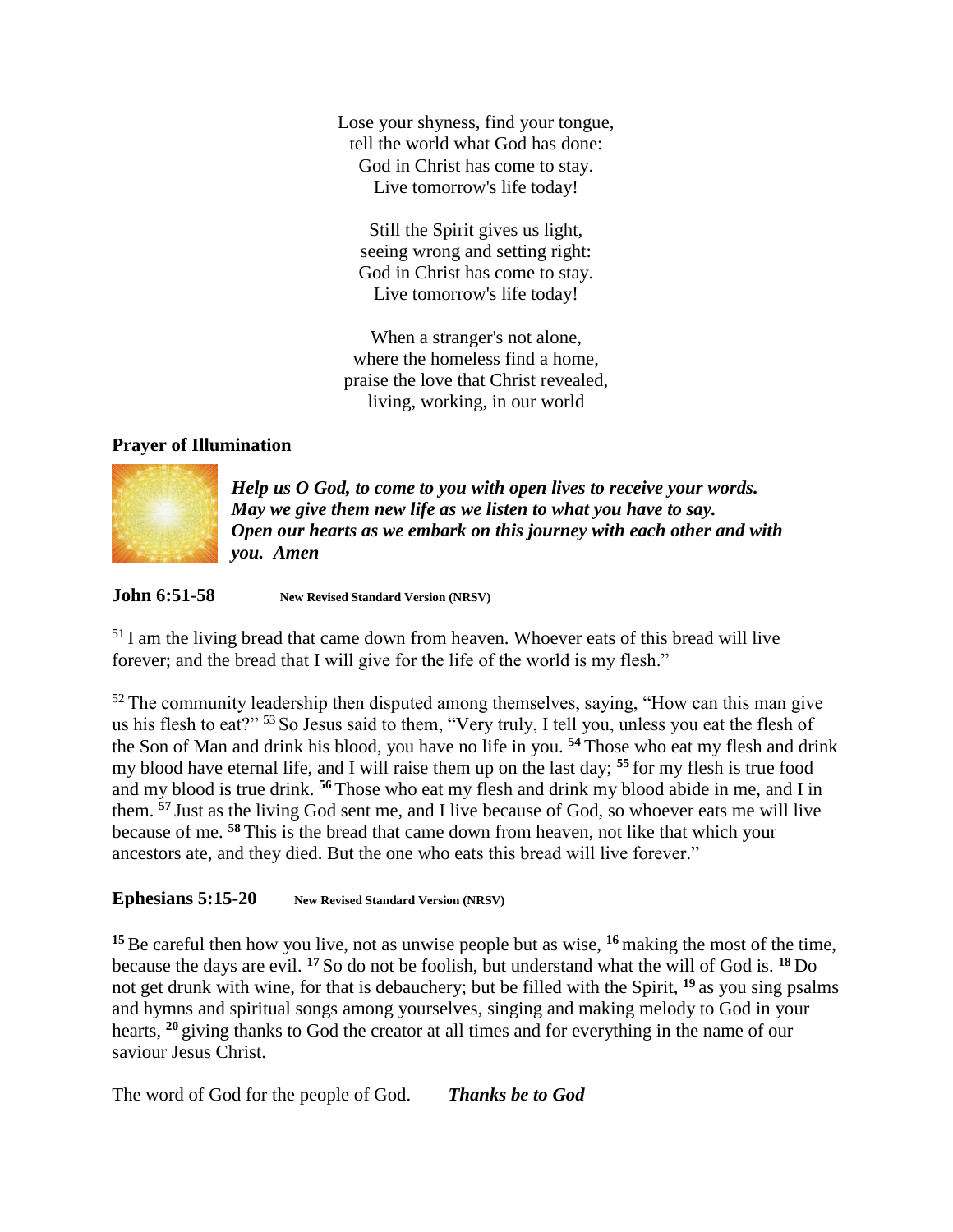#### **Sermon Use Your Head**





## **Hymn One More Step Along The World VU 639**

Words and Music: Sydney Carter © 1971 Stainer & Bell Ltd.

One more step along the world I go, one more step along the world I go, from the old things to the new, keep me travelling along with you: And it's from the old I travel to the new; keep me travelling along with you.

Round the corner of the world I turn, more and more about the world I learn; all the new things that I see you'll be looking at along with me: And it's from the old I travel to the new; keep me travelling along with you.

Give me courage when the world is rough, keep me loving though the world is tough,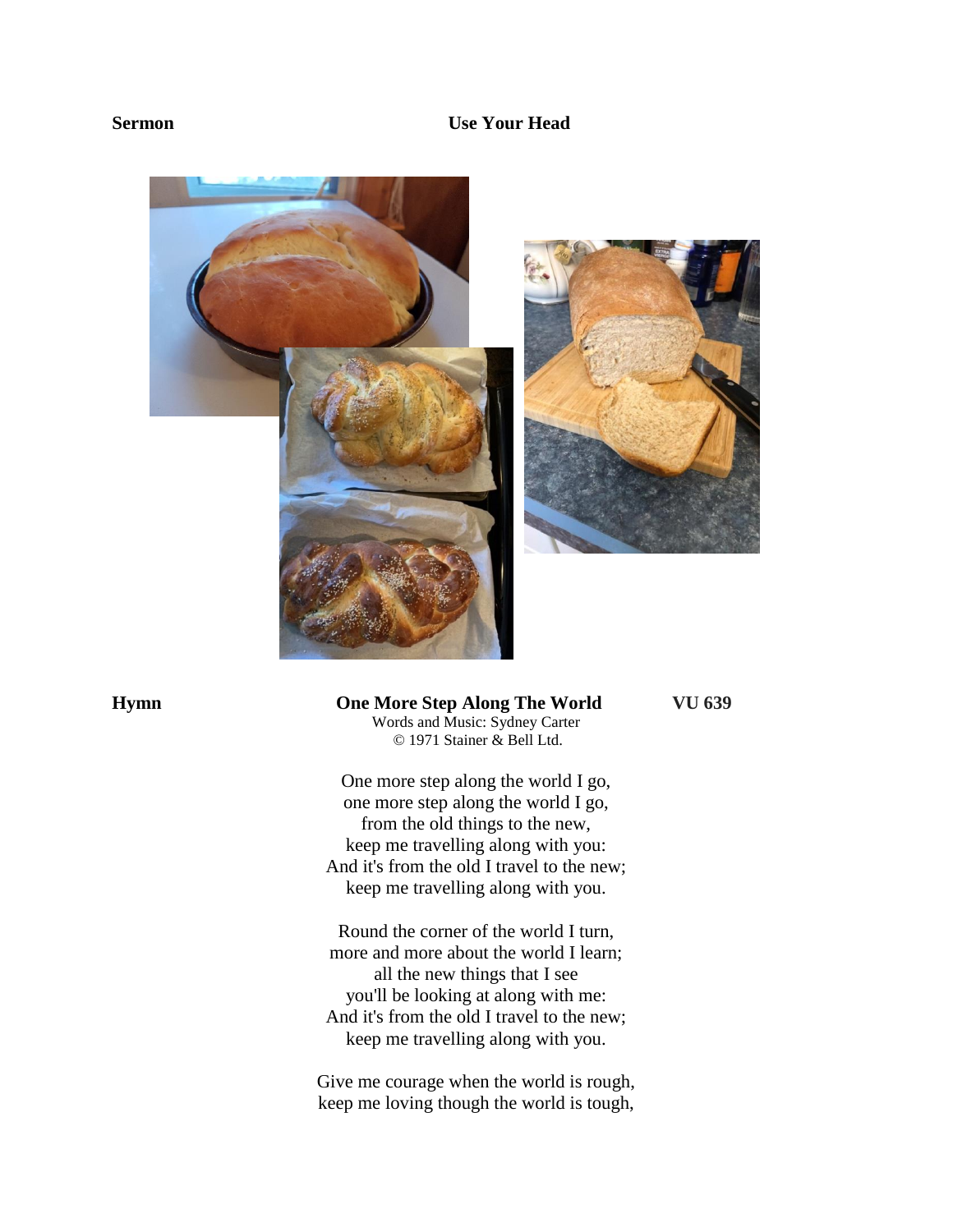leap and sing in all I do, keep me travelling along with you: And it's from the old I travel to the new; keep me travelling along with you.

You are older than the world can be, you are younger than the life in me, ever old and ever new, keep me travelling along with you: And it's from the old I travel to the new; keep me travelling along with you.

WE RESPOND TO GOD'S WORD

#### **Offering**

As we offer gifts to God: gifts of time and talent, the work of our hands, may we be wise stewards, sharing our resources; sharing our gifts for the work of justice and peace.



#### **Prayers of the People**



*Our Father, who art in heaven, hallowed be thy name; thy kingdom come; thy will be done; on earth as it is in heaven. Give us this day our daily bread. And forgive us our trespasses, as we forgive those who trespass against us. And lead us not into temptation; but deliver us from evil. For thine is the kingdom, the power, and the glory for ever and ever. Amen*

### BLESSING AND SENDING FORTH

**Closing Hymn Take Up The Song MV 213** Words and Music: © 2005 Laura A. Herman

> Take up the song of peace and go into the world, Take up the song of peace in ev'ry moment. In ev'ry moment of the journey, we're laying down our lives, lay them down, in peace, lay them down, and take up the song.

Take up the song of hope and go into the world, Take up the song of hope in ev'ry moment. In ev'ry moment of the journey,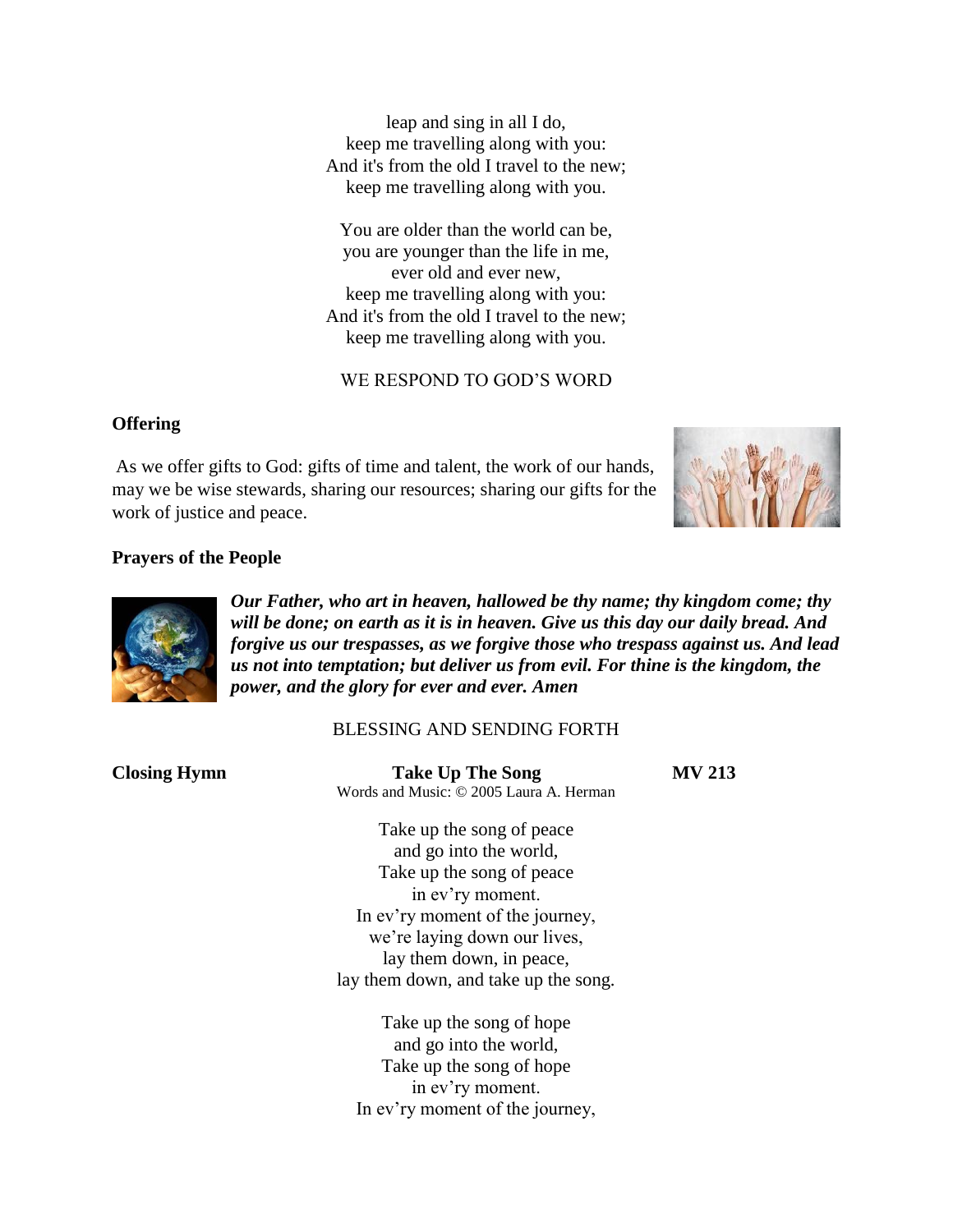we're laying down our lives, lay them down, in hope, lay them down, and take up the song.

Take up the song of faith and go into the world, Take up the song of faith in ev'ry moment. In ev'ry moment of the journey, we're laying down our lives, lay them down, in faith, lay them down, and take up the song.

Take up the song of love and go into the world, Take up the song of love in ev'ry moment. In ev'ry moment of the journey, we're laying down our lives, lay them down, in love, lay them down, and take up the song.

#### **Benediction & Commissioning**



**Postlude** 

Permission to reproduce lyrics and podcast/stream the music in this service obtained from ONE LICENSE, with license #A-737645. All Rights Reserved.